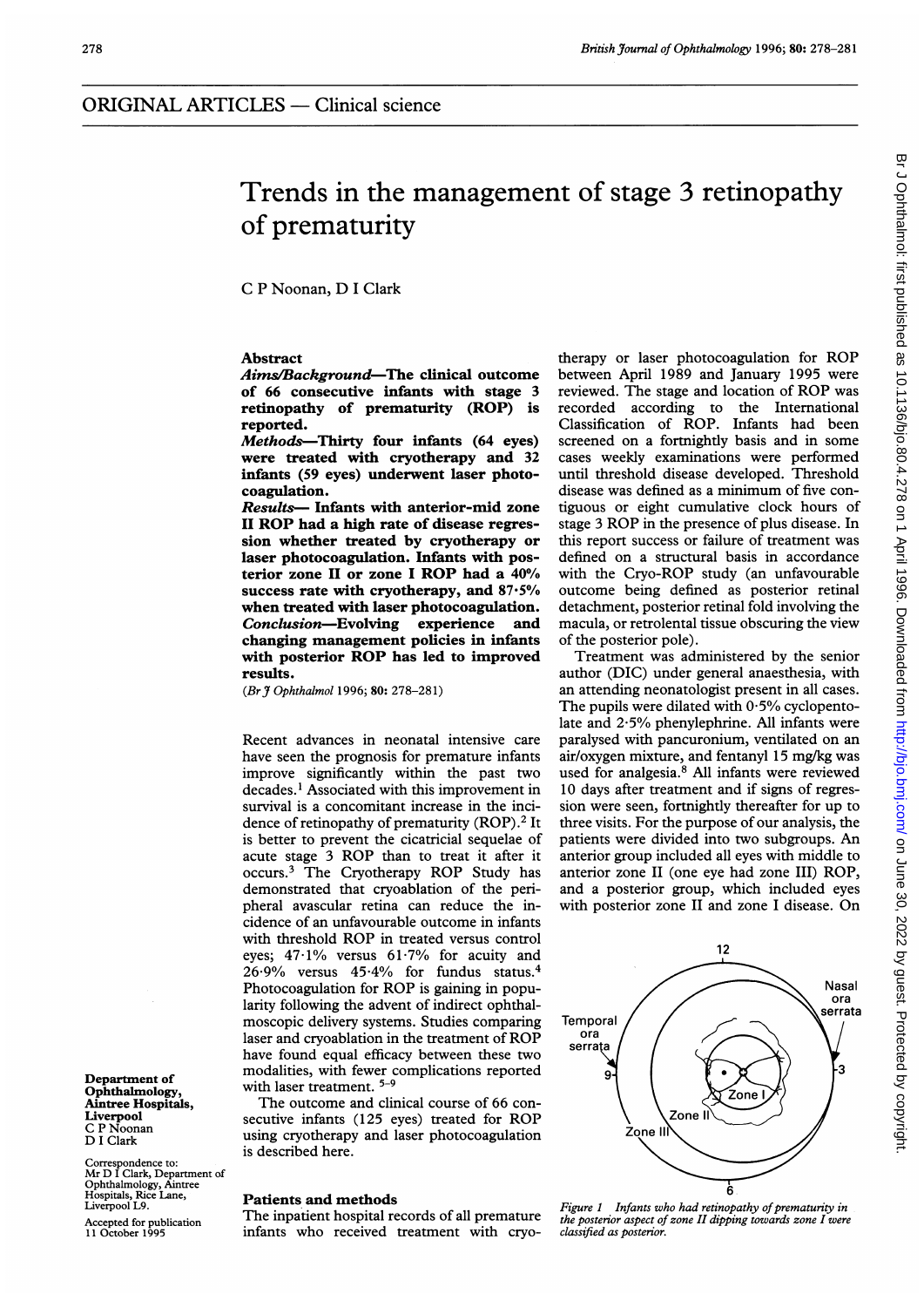

Figure 2 Anterior retinopathy of prematurity.

review of the patients' records by a 'masked' observer, infants were placed in the anterior group if there was a doubt as to whether the ROP was posterior or mid zone II (see Figs  $1-3$ ).

### CRYOTHERAPY GROUP

Thirty four infants (64 eyes) were treated with cryotherapy, 33 of these before 1992. All patients had reached threshold disease. Cryotherapy was applied contiguously to the entire circumference of the avascular retina anterior to the edge of the ridge. One patient who had initially received diode laser photocoagulation and required retreatment, was successfully retreated with cryotherapy as the laser machine was not available. One infant required supplemental treatment with cryotherapy, but progressed to bilateral stage 5.

## LASER GROUP

Since February 1992, 32 infants (59 eyes) were treated with either diode (nine infants) or argon laser photocoagulation (23 infants). Laser burns were placed just anterior to the ridge and in a scatter fashion throughout the remainder of the avascular retina. If plus disease persisted at follow up, re-treatment was performed within 48 hours; three infants required re-treatment in the diode group and four infants in the argon group. Three infants receiving treatment to both eyes had



Figure 3 Posterior retinopathy of prematurity.

asymmetric disease, with threshold ROP in one eye and at least three clock hours of stage <sup>3</sup> ROP in the fellow eye. Another five infants with prethreshold disease in both eyes were treated with laser, three with argon, and two with diode. Of the five infants treated with prethreshold disease, two had posterior disease and three anterior disease.

## Results

Sixty six infants with ROP were treated in this retrospective study. Cryotherapy was the mainstay of treatment from 1989 to mid 1992. Laser photocoagulation has been used from February 1992 to the present day. We compared the demographics of the two treatment groups, looking specifically at surgical results with anterior and posterior ROP (Table 1).

#### **CRYOTHERAPY**

Thirty four infants (64 eyes) were treated with cryotherapy, 30 eyes having posterior ROP. The median postmenstrual age at the time of treatment was 37 weeks, being somewhat less in the posterior group (36) compared with the anterior group (38). A structurally favourable outcome was achieved in 40% of the posterior group and 94% in the anterior group (Table 2). Treatment complications were seen in three infants, two infants developed an overgrowth of conjunctiva onto the cornea. This was as a consequence of the conjunctiva being incised to facilitate treatment. One other patient developed macular pigment epitheliopathy.

### LASER

Thirty two infants (59 eyes) were treated with laser. In contrast with the cryotherapy group, only <sup>14</sup> eyes had posterior ROP. The median postmenstrual age at the time of treatment was also lower, being 35 weeks in the posterior group and 38 weeks in the anterior group. The demographics between the cryotherapy and laser group of infants with anterior ROP were similar. The two groups began to differ in infants with posterior ROP. Infants were born earlier and weighed less in the laser group although this was not statistically significant. The incidence of posterior ROP was significantly higher in the cryotherapy group  $(p<0.05)$ . There was also a significant difference between the results of treatment in the posterior group ( $p < 0.03$ ). There were no systemic complications from the treatment. One infant had an acute pigment epithelial detachment which was noted immediately after treatment. This resolved spontaneously over a 2 week period.

## **Discussion**

Laser photocoagulation is currently the accepted method of treatment for patients with proliferative retinopathy from disorders such as diabetes mellitus, veno-occlusive disease, and sickle cell anaemias. Cryotherapy has been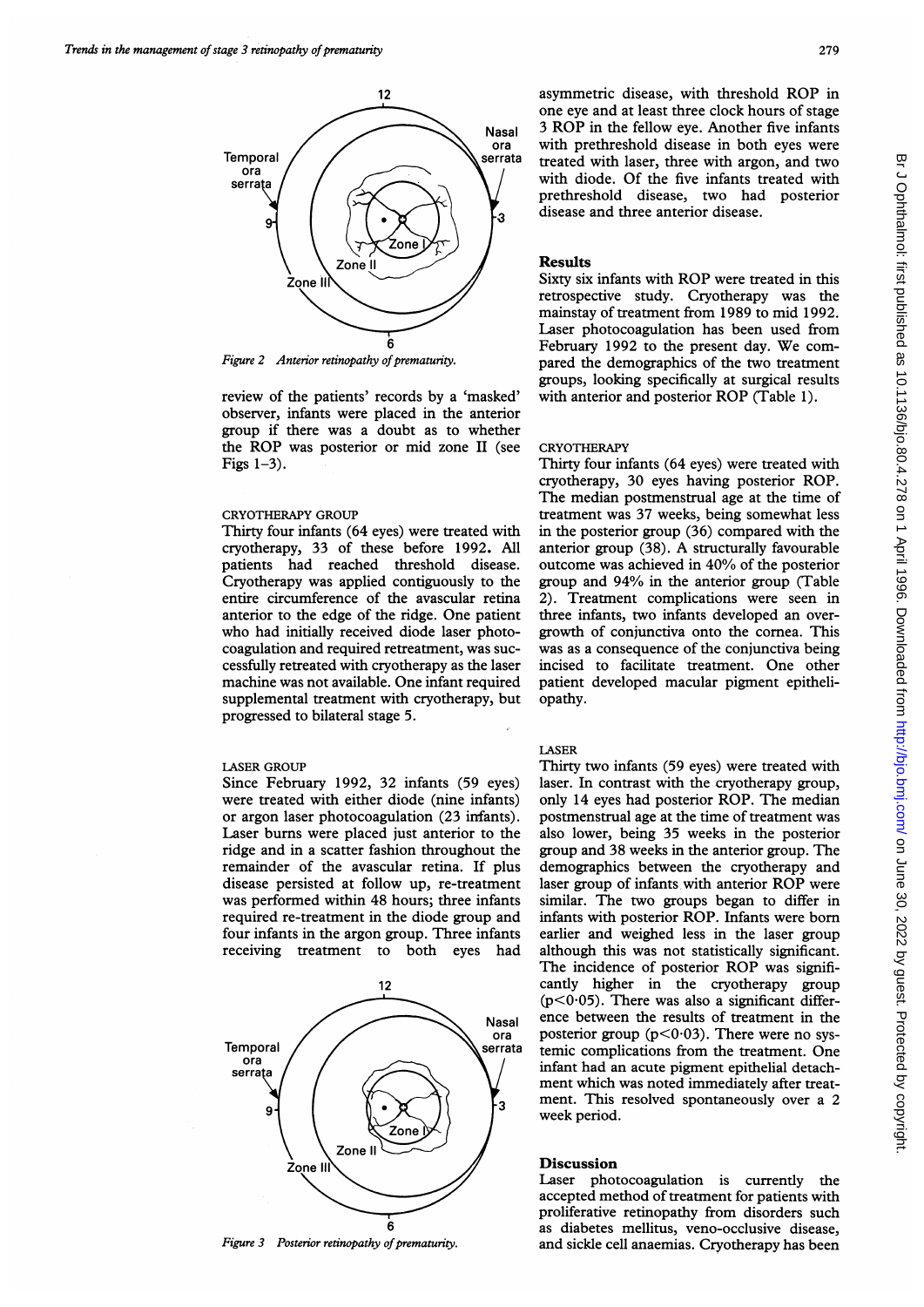Table 1 Patient characteristics

|                                        | Posterior disease |           | Anterior disease |            |
|----------------------------------------|-------------------|-----------|------------------|------------|
|                                        | Cryotherapy       | Laser     | Cryotherapy      | Laser      |
| <b>Treated eyes</b>                    | 30                | 14        | 34               | 45         |
| Birth weight $(g)$                     |                   |           |                  |            |
| Median                                 | 796               | 672       | 788              | 800        |
| Range                                  | 512-950           | 622-920   | 584-1460         | 545-1185   |
| Gestational age (weeks)                |                   |           |                  |            |
| Median                                 | 25.5              | 24        | 26               | 25         |
| Range                                  | $24 - 28$         | $23 - 26$ | $24 - 29$        | $23 - 30$  |
| Postmenstrual age at treatment (weeks) |                   |           |                  |            |
| Median                                 | 36                | 35        | 38               | 38         |
| Range                                  | $33 - 39$         | $34 - 36$ | $36 - 40$        | $34 - 42$  |
| Days old at treatment                  |                   |           |                  |            |
| Median                                 | 72                | 74        | 84               | 88         |
| Range                                  | 65-94             | $69 - 81$ | $75 - 104$       | $39 - 123$ |
| No of stage 3 clock hours              |                   |           |                  |            |
| Median                                 | 10                | 10        | 7.5              | 6          |
| Range                                  | $5 - 12$          | $3 - 12$  | $5 - 12$         | 3–12       |

used successfully in the past to treat these disorders, but the advantage of localised laser ablation has led to the abandonment of cryotherapy in these patients except in very select cases. Now that indirect ophthalmoscopic laser treatment is widely available, the use of laser photocoagulation to treat ROP is <sup>a</sup> logical step forward from cryotherapy. Laser coagulation of the peripheral retina, when compared with cryotherapy, has less inflammation associated with it, less damage of adjacent structures, fewer systemic and ocular side effects, and technically is easier to perform when treating posterior disease. Preliminary studies indicate that laser treatment may be as effective as cryotherapy, but large numbers of patients and further clinical trials are required to reach meaningful conclusions.

The Cryotherapy for ROP Cooperative Study group found at  $3<sup>1</sup>$ <sub>2</sub> year follow up, an overall 26.1% structural failure rate with a 45 4% functional failure rate in treated eyes with stage  $3+$  ROP.<sup>9</sup> This failure rate increased to 76% when the infant had zone <sup>I</sup> disease. Such failure rates in any clinical practice are unacceptably high, and ongoing studies are currently looking at ways to improve these results. Posterior disease differs from anterior zone II disease as it can rapidly progress to retinal detachment.10 We have found with increasing clinical experience that infants who were at risk of progressing were recognised earlier, therefore allowing them to be followed more closely and treated in a more timely manner. The examiner can get a general impression of severity, based on several specific prognostic indicators, such as the zone in which prethreshold ROP develops, presence or absence of plus disease, the rate of progression of ROP to prethreshold, the stage of ROP, and the circumferential extent of involvement.<sup>10</sup> The improvement in our results may be attributed to the change in treatment modality, an increasing experience effect, and finally to

Table 2 Results of treatment (%)

|                                            | Cryotherapy        |                 | Laser            |                 |
|--------------------------------------------|--------------------|-----------------|------------------|-----------------|
|                                            | Posterior (30)     | Anterior (34)   | Posterior (14)   | Anterior (45)   |
| Successful outcome<br>Unsuccessful outcome | 12 (40)<br>18 (60) | 32 (94)<br>2(6) | 12 (88)<br>2(12) | 44 (98)<br>1(2) |
| Total                                      | 30 (100)           | 34 (100)        | 14 (100)         | 45 (100)        |

the treatment of prethreshold eyes in some cases. We do not know to what extent each of these three factors influenced the results. Looking at the experience factor, the laser ROP study group compared cryotherapy with laser treatment for ROP in <sup>a</sup> meta-analysis study. In their report, 80% of infants who received cryotherapy and 91% of infants who received laser treatment had a favourable outcome.11 This shows an improvement in the cryotherapy results when compared with the Cryo-ROP study (73.1% favourable outcome), which may be attributed to increasing experience. Even with their increased experience the cryotherapy results fall short of those achieved with laser. The two remaining factors leading to an improvement in the results of this series are (a) treating some infants with prethreshold disease (five of 59 infants), and (b) a change in our treatment modality  $-$  that is, laser photocoagulation.

We now treat zone <sup>I</sup> disease as soon as plus disease develops. Sternberg and Tasman comment that waiting until threshold disease develops in zone <sup>I</sup> leads to a high failure rate.<sup>12 13</sup> Fleming et al treated 18 eyes in nine infants with posterior ROP who were prethreshold with signs of plus disease.<sup>14</sup> Disease regressed in 17 of the 18 eyes. In our study two of the eight infants with posterior disease were treated prethreshold with the diode laser, resulting in successful outcomes. Treatment of posterior disease with laser, especially zone I, was considerably easier technically and, we felt, allowed for a more complete treatment. A combination of all these factors - that is, treatment technically easier to administer, some eyes treated prethreshold, a more complete treatment, and experience gained over 6 years contributed to the improved results in this subgroup of infants with ROP. We noted that there was <sup>a</sup> significant difference between the number of eyes with posterior disease, between the group treated with cryotherapy (April 1989-June 1992), and the laser treated infants (February 1992-January 1995). We speculate that changes in the management of preterm labour and postnatal care may have contributed to this.

Six infants with anterior disease were treated prethreshold with argon laser. Three of these infants had asymmetric disease, having reached threshold disease in the fellow eye. The treatment administered in these eyes was localised to the avascular retina anterior to the area of stage 3 involvement. None of these eyes progressed to threshold, or had an unfavourable outcome. The infants with bilateral prethreshold anterior disease, had 3 to 4 clock hours of stage 3 ROP, where fibrovascular tissue had advanced a significant distance into the vitreous. Because of the risk of macular ectopia in these isolated cases, a decision to treat prethreshold was made.

Cryotherapy continues to have a role to play, as a relatively clear medium is required for treatment with laser. Any infant with vitreous haemorrhage, small pupil, or a residual tunica vasculosa lentis may not be suitable for laser